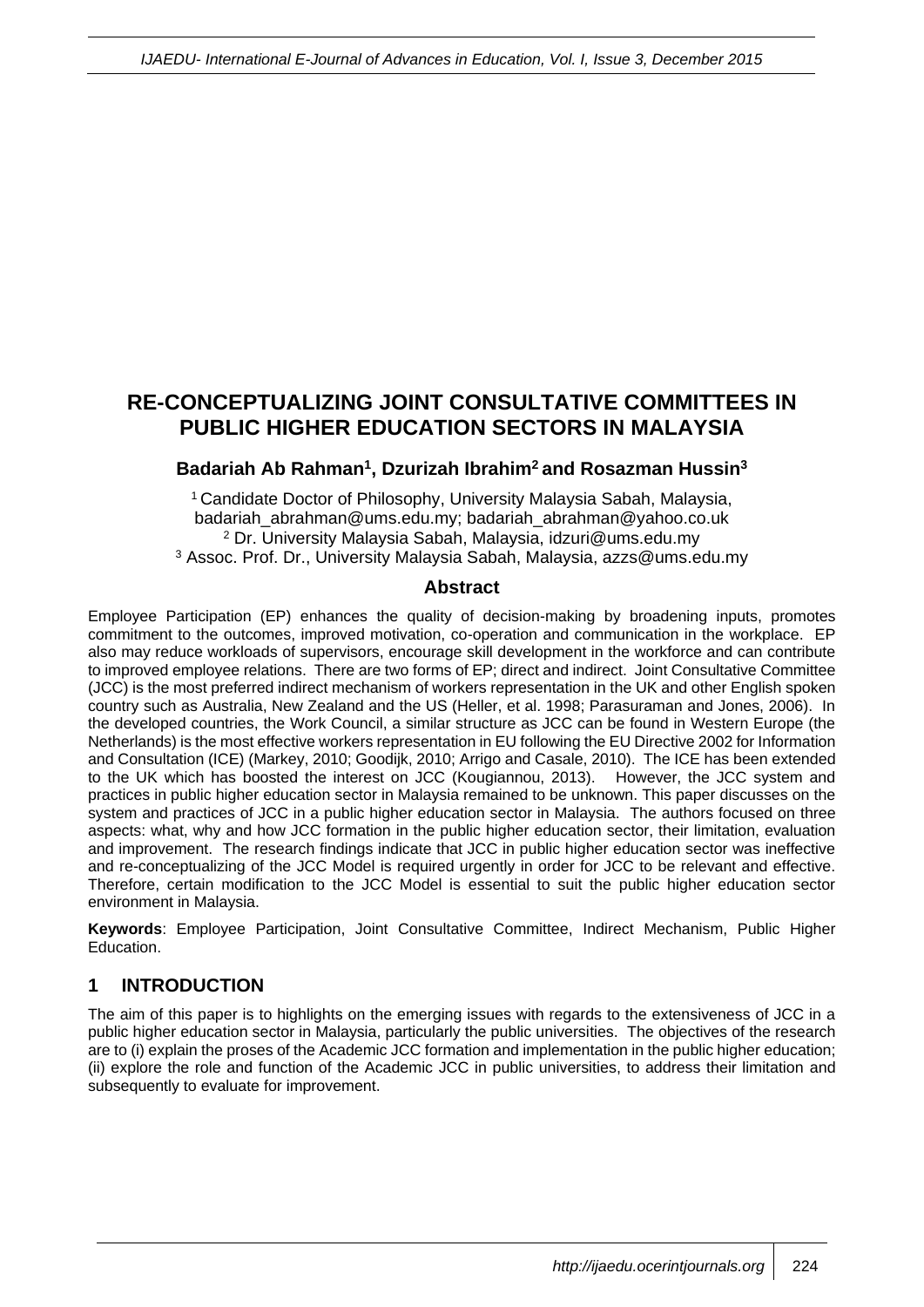### **2 THE NEED TO RE-CONCEPTUALIZING THE ACADEMIC JCC IN PUBLIC UNIVERSITIES**

It is very important to note that, the need to re-conceptualizing the Academic JCC is based on the following reasons.

The establishment of the Academic Joint Consultative Committee (JCC) is not new because it has been placed in the public higher education, particularly the public universities in Malaysia. However, the Academic JCC was still being managed in the traditional way (Gollan and Lewin, (2013). In the current business environment exposure, there is an urgent need to do some review on how to turn the Academic JCC into a valuable mechanism for public universities and at the same time functions as an effective employee representation to achieve positive outcomes. The idea to undertake the research is based on, these considerations. Firstly, the Academic JCC in public universities is already a reality (MTUC 2010; Che Rose 2010; CUEPACS, 2010; 2015). Secondly, the research on effectiveness of the Academic JCC is still falling short in public sectors, particularly the public universities (Ab Rahman, 2012). Thirdly, need to benchmark the Academic JCC with the developed countries, such as in the Western Europe (Idrus, 2010; Che Rose, 2010; MTUC, 2010; CUEPACS 2010; 2015). Lastly, it is very critical to examine factors that hinder the Academic JCC effectiveness in public university environment in Malaysia (Ab Rahman, 2012) in order to maintain its relevancy and to position the Academic JCC at its primary place.

Academics being group of intellectual people in a university environment should not be treated traditionally as normal JCCs. The academics are scholars, who profess in their related field of expertise and naturally be given some freedom to voice their views to the universities management so as to enhance the academic matters. It is therefore, giving opportunity for the academics demands a great understanding on the concept of employee voice. It requires the management and the Academic JCC participation to mutually respect on each other existence in organization. The desire to make JCCs a meaningful platform to others, giving voice to employees would require readiness from the part of management-Academic JCC-Academicians.

### **2.1 Public Universities in Malaysia**

Malaysia has twenty (20) full-fledged public universities under the control of Ministry of Education. The public university can be categorized into APEX University (1), Research University (4), Comprehensive University (4) and Focused University (11). Being owned and funded by the government, the public universities must ensure their strategic directions are in line with the Ministry of Education. The Ministry has drawn up a Blueprint on The National Higher Education Strategic Plan 2007-2010: Laying the Foundation Beyond 2020 aimed to drive all public universities to work at their level best to assist the government to achieve its aspiration. This requires every department, every sections and units to unite in order to stimulate activities that focused to direction of the Ministry. At this point of view, it is very essential for the public universities to recognize the potential of the Academic JCC, which were normally left unattended in every endeavour of the university (Ab Rahman, 2012). However, as a statutory bodies of the government the public universities, there is no presence of union (CUEPACS, 2010; MTUC, 2010; Idrus, 2010; Che Rose, 2010). Alternatively, employee representations were established to represent three categories of employees in the organization namely the Admin and Professional JCC, the Academic JCC and the support Staff JCC (CUEPACS, 2010; Ab Rahman, 2012) in line with the Service Circular No. 7, 1979 and No. 2, 1989 respectively.

### **2.2 The Aspiration of Vision 2020**

Under the national aspiration of Vision 2020, the Government expects the public universities to produce highly skilled, talented, motivated workforce in preparation to move to a developed and high income nations by year 2020. The challenge is in the hand of public university to draw an effective execution strategy to achieve the national aspirations. The nation call reflects the Academic JCC can no longer be managed in a traditional manner. Therefore, the Academic JCC is seen to be the most appropriate indirect participation that can be used to enhance employee engagement in organization. In this context, the Academic JCC have been in existence for the past five years and it is therefore, the need to re-conceptualizing the Academic JCC should be the top priority. The Academic JCC must be given better task in order to help the university to grow. A senior academician commented, *"management should not regard the Academic JCC as a threat, instead take them as partners in the organization with due respect we are lecturers".* It is very timely for the role and function of the Academic JCC need to be redefined, relook and be given a new dimension and direction, to work hand in hand with the management to drive the university into greater heights. It is up most important to position the Academic JCC as important stakeholders in a public university environment.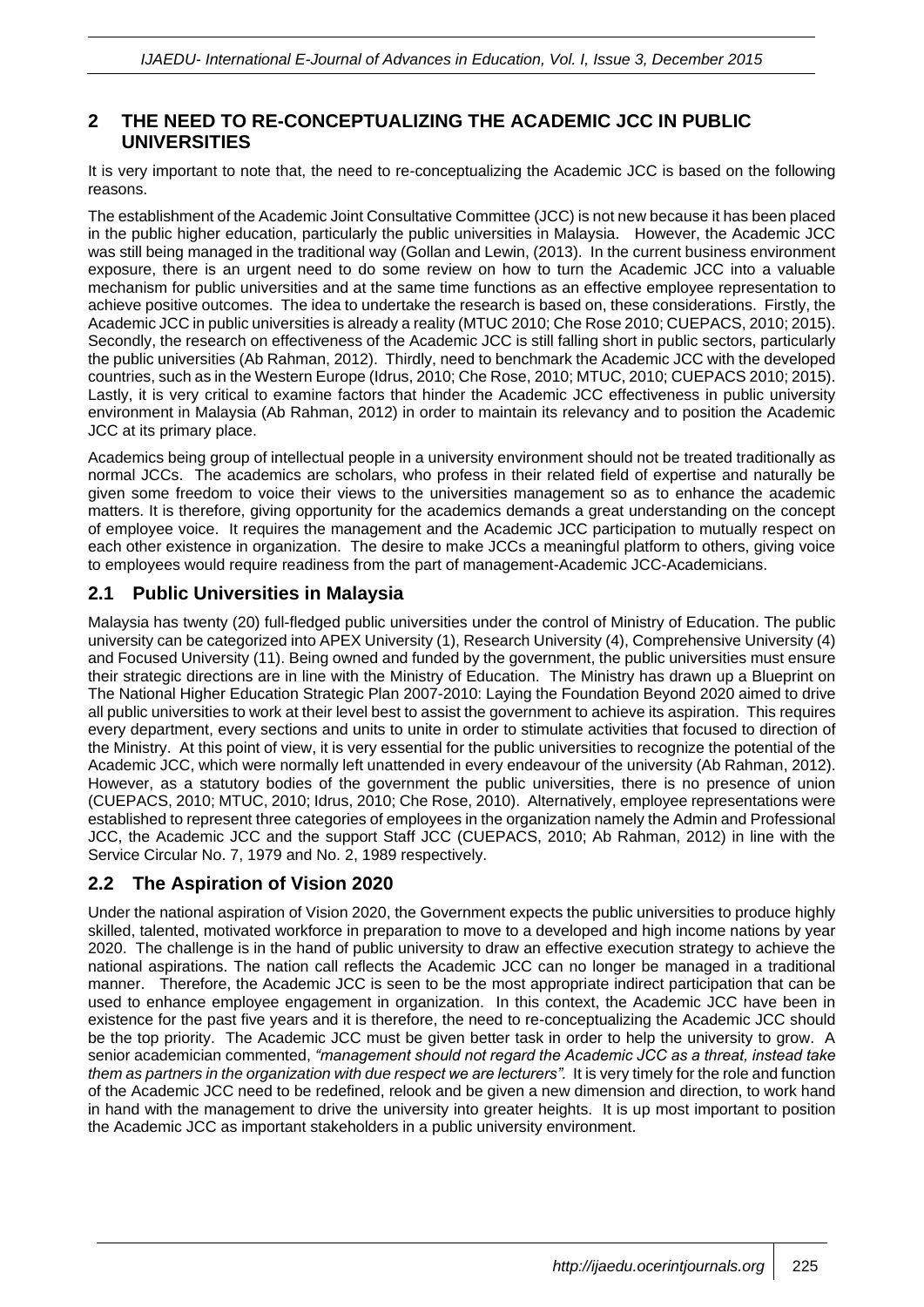### **2.3 Contemporary trends on employee involvement and participation**

Across the diverse context of Europe, the contemporary trend of employee relations environment is in the period of significant change, where the traditional practice of JCCs has lost some of its significance (Gollan and Lewin, 2013). In addition Strauss, (1998) exerted that, the effectiveness of direct participation will be restricted if it is not combined with indirect participation, thus EP will not take place effectively. Strauss arguments supporting indirect participation have strong significance because many high level decisions affect the mass of employees who work within the organization. Cox, Marchington and Suter. (2009, p. 16) introduces a new innovation work, that is employee involvement and employee participation combined (EIP). Markey and Townsend, (2013) argued that, there should be an integrated approach on the way EP supposed to be treated. The traditional way of viewing EP where indirect participation is seen to be separated from direct participation is no longer significant because in most cases many strategic direction of organization is usually a determinant of the employee's actions and beliefs. This argument suggests that high level company decision should be made in consultation with employees' representatives.

### **2.4 Research on JCC**

Most of the studies are based on Western culture (Parasurman and Jones, 2006; Heller, et al. 1998; Goodijk, 2010; Kougiannou, 2013). Research on JCC abroad has indicated that JCC are the most preferred indirect participation mechanism of workers representation in the UK and other English spoken countries such as Australia, New Zealand and the US (Heller et al. (1998). The Work Council, a similar structure as the JCC can be found in Western Europe countries such as the Netherlands is the most effective form of workers representation in European Union (EU) following the EU Directive 2002 for Information and Consultation (Markey, 2001; Goodijk, 2010). In addition interest on JCC in UK has recently boosted by the introduction for further legal regulation via Information and Consultation of Employees (ICE) (Kougiannou, 2013). According to Kougiannou, (2013), the early research on the impact of ICE Regulation suggest that consultation practice is still "evolving" and this has attracted scholars, researchers, practitioners and management writers on a number of issues ranging from their impact on organization to debates about the usefulness as an employee voice mechanism (Heller, et al. (1998); Gollan, et al. (2001); Kougiannou. (2013).

The empirical study on the extensiveness of JCC in the Malaysian context has been focusing for the private sector (Parasuraman and Jones, 2006; Parasuraman, 2007; Koiker, 2010). It is an evident JCC in the public university were less emphasized; thus the knowledge on the extensiveness of JCC remained to be unknown and the gap is widening. There is a dearth of literature on the extensiveness of the JCC in the public universities. JCC is an important research and there is a need for the public universities to understand the importance of giving voice to the employees through the use of the Academic JCC. The importance of JCC has been highlighted by Marchington, (1992), he reiterated that JCC helps to reduce industrial action and provides an avenue for employee to express their view (Okpu and Jaja, 2014). This research work is therefore carried out to fill the gap in the literature by examining the extensiveness of the Academic JCC in a public university in Malaysia.

## **3 JCC: AN OVERVIEW OF THE LITERATURE**

JCC is a form of indirect participation that provides platform for information and communication at the enterprise level. It is a formal system of communication between management and employee representatives mainly to discuss the operational and strategic issue on work and work method (Marchington, 1992; Hyman and Mason, 1995; Okpu and Jaja, 2014). The formal system enables managers and management to meet on a regular basis in order to exchange views and utilize members knowledge and expertise in dealing with common interest that are not the subject of CB (Marchington, 1992). According to Marchington, (1992) and Parasuraman and Jones, (2006), employers introduced JCC for several reasons. Firstly, JCC can enhance efficiency by increasing stock of ideas which are available in the organization. Secondly, JCC is able to reduce industrial action (Hyman and Mason, 1995:125) as JCC is able to provide platform for communication channels. Thirdly, the JCC may lead to increased employee satisfaction (Rose, 2002). While Markey (2007, p. 138) exerted that the attention given to JCC because of the declining trade unions membership in most countries. Hyman and Mason, (1995), claimed that JCC is formed to undermine the power of union.

JCC have been variously viewed as both positive and negative instruments for organizations (Marchington, 1992; Ramsay, 1983; Hyman and Mason, 1995; Beardwell and Holden, 2001). Among others, Marchington, (1992) exerts that *"both managers and employees values JCCs as a meaningful form of involvement and participation"*. Ramsay, (1983) under his famous "Cycle of Control Theory" argues that *"JCCs can be used to undermine the power of unions at workplaces"*. Hyman and Mason, (1995) pointed that JCCs can either be a management dominated forums or act as mechanism for enabling employee representatives to influence the aspect of organizational decision making. In contrast, Beardwell and Holden, (2001) sees JCCs merely as *"a*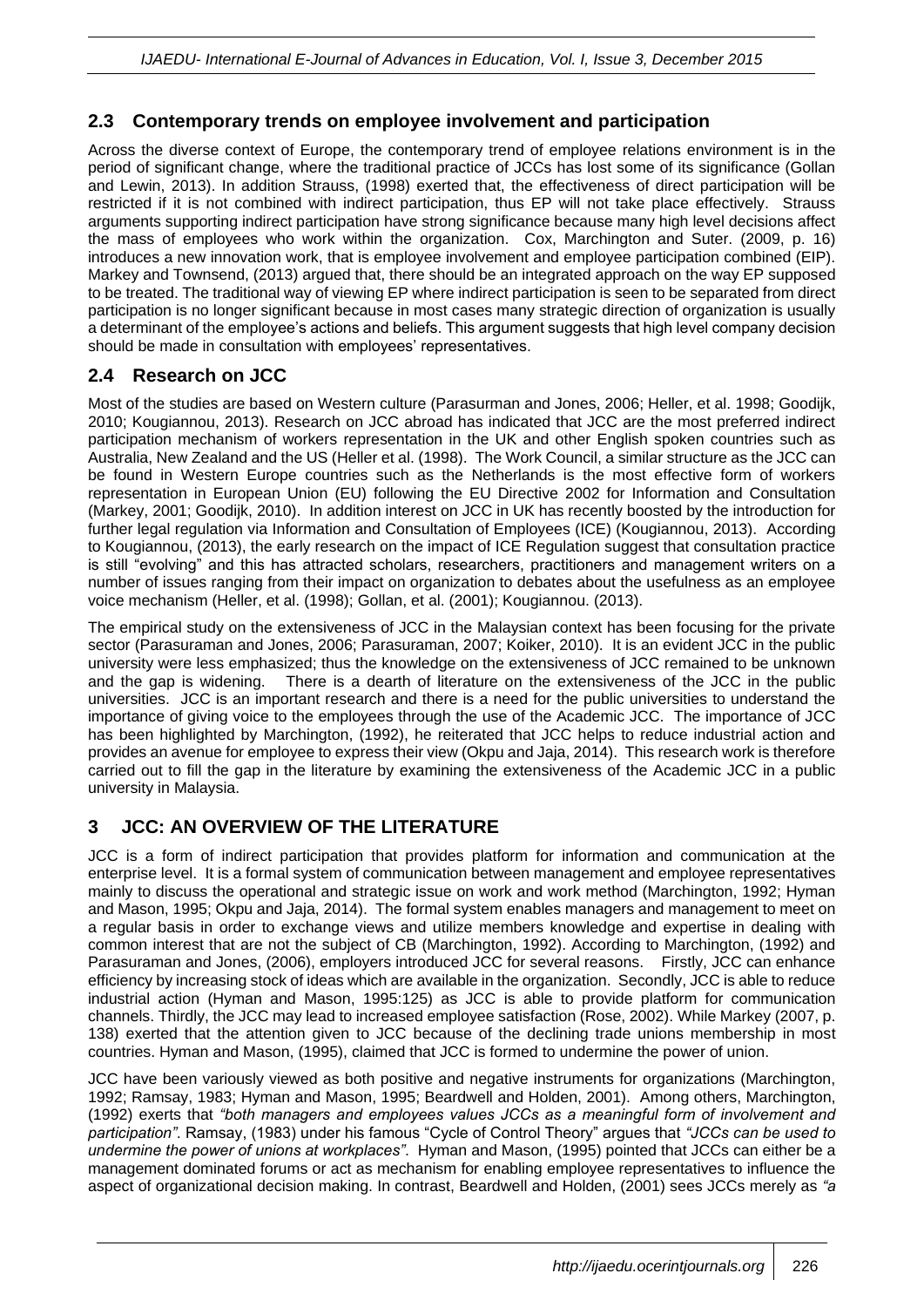*rubber stamping bodies"* for management initiatives which focus on issues like *"tea, toilets and trivi*a". Therefore, it can be concluded that JCCs can play different roles in organization effecting different outcomes depending on the selected mix of the primary components as defined by Marchington, (1992).

Based on the arguments above, Marchington, (1992) explained that there are at least five primary components and models in relations to JCCs effectiveness in organizations. However, these models have not been theoretically tested in Asia.

### **3.1 The Five Primary Components of JCC in Organization**

First, the *objective* of JCC should be explicitly written in the constitution so as to improve productivity and efficiency, and to enhance employee commitment to organizational decision-making. However, there is another argument from radical perspectives, for example in order to improve organizational performance through JCC; management must introduce tight work councils, which disadvantage employees. Therefore employers can use JCCs to hide an agenda which may undermine union influence in the workplace decision making process (Ramsay, 1983; Parasuraman and Jones 2006; Ab Rahman, 2012).

Second, *is subject matter* refers to the focus of JCC meeting. The range of subject JCCs may be charged to discuss can vary from minor issues such as social and welfare activities, the quality of canteen food, toilets, and parking, through matters of strategic importance such as company investment plans and business projections (Markey and Monat, 1997; Parasuraman and Jones, 2007; Ab Rahman, 2012).

Third, the *process of consultation* can also vary considerably and the flow of information can be either upward or downwards or both. An upward flow is usually intended to capture suggestions or recommendations from the shop floor, and is geared to benefit the company through the combined experience and knowledge of the employees (Marchington, 1992). Downward information flow in the other hand intended to persuade employees to accept management proposals (Marchington, 1992:135).

Fourth, is the issue of *power*. It is inevitable that power differential will exist in an organization; these struggles may not be dissipated through the process of JCC. Marchington, (1992) argues that in firms with a strong union membership the inequality of power may be focused towards the benefit of employees.

Fifth, is the membership of the JCC. Consultative committees normally comprise a member of senior management (personnel or HR department), a line manager, and employee and union representatives.

### **3.2 The Critiques on JCC Model in the Public Universities Context**

The emergence of JCC as an indirect participation mechanism in the public sector can be traced back through the historical underpinnings. The hierarchical structure in public sectors in Malaysia was inherited from the British administration system (Zin, 1998; Idrus, 2001; Aminuddin, 2002; Parasuraman, 2007). The hierarchical structure are known as the "Whiltley Committee" and can be found in all government departments and is still apparent in the public sector until today that practices the highest degree of hierarchical system and have the power to rule, instruct and to divide on how work should be done. A Senior Officer of CUEPACS explained, *"The joint consultative committee in the public sector was originated from Whitley Committee. We have changed it to Majlis Bersama Jabatan according to our needs"*. Therefore all public sectors in the country have established their JCC in accordance to the requirements.

The critiques on the JCC Model in public universities can be determine as the emerging issues that need to be further refined and relook. Firstly, the JCC Model was not sufficient in the public university environment simply because the model was introduced for the Western setting (Parasuraman, 2007; Markey, 2009). Further to that, the highly bureaucratic administration system in public sectors in Malaysia was a direct influence from the British administration (Idrus, 2010; CUEPACS, 2010; MTUC, 2010) known as the Whitley Committee; the origin of JCC. Secondly, the JCC is more apparent in the public sector, particularly in the public universities. Thirdly, the JCC is a universally accepted model; it is a global knowledge against the local culture of Malaysia, taking into consideration of the composition of multi-ethnicity of the people in Malaysia. Lastly, the culture aspect of JCC was not thoroughly discussed in the context of public universities in Malaysia; thus the extensiveness remained to be unknown until today. The said JCC Model is as per in Figure 1.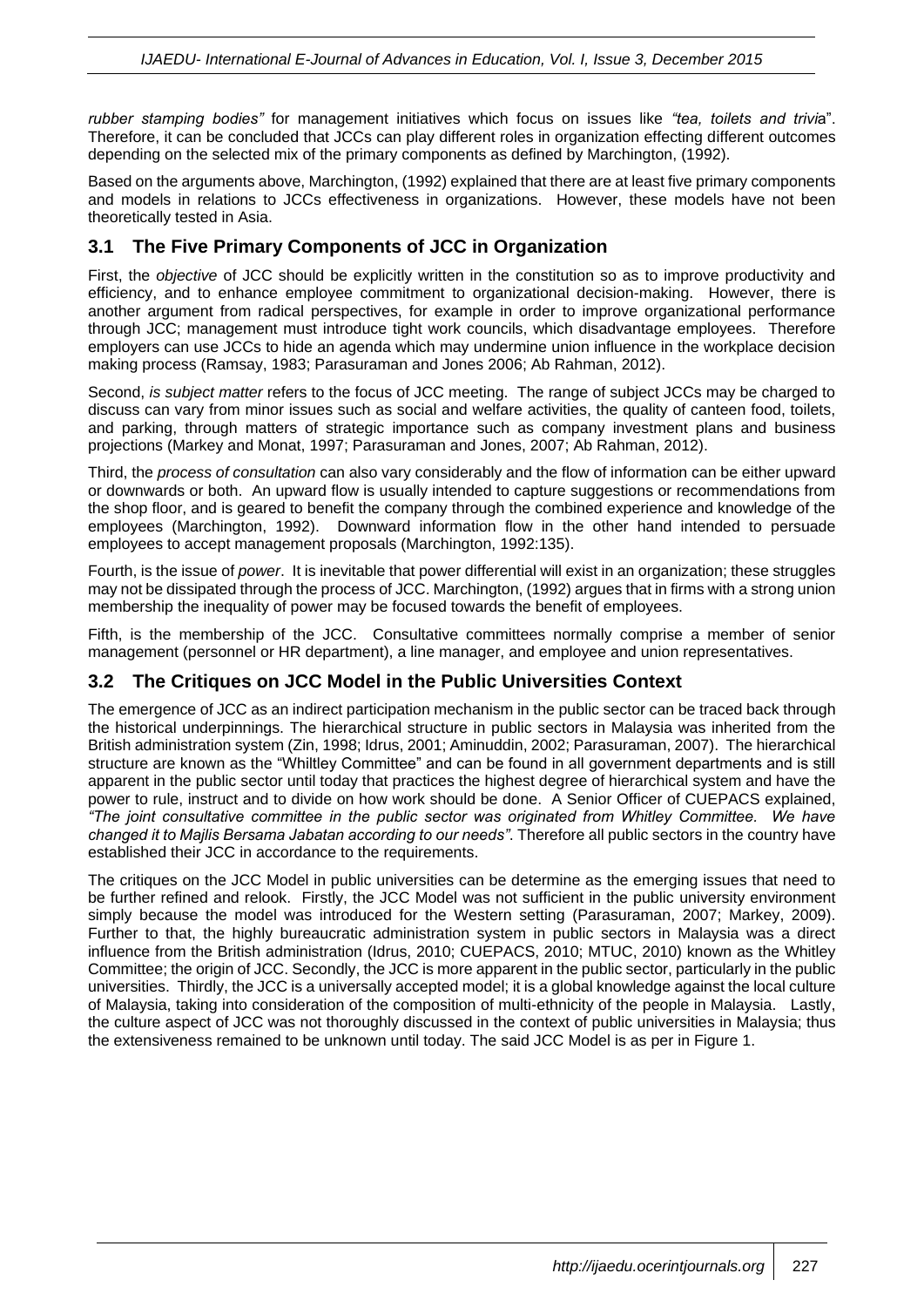

Figure 1 JCC Model (Marchington 1992)

# **4 THE RESEARCH METHOD**

The research was undertaken in a public university in Malaysia. The methodology used was based on a qualitative case study approach using the multi-method techniques (Kelly, 1999; Yin, 2003). Over a period of ten weeks, senior officers at the university level and a cross sectional of JCC participants were interviewed and observed; interviews were transcript and compiled. In addition various documents were obtained from the unions and management, the analysis of which was added to the overall empirical report. However, this case study cannot be generalized to represent the extent and the process of JCC in other public universities in general (Parasuraman, 2009). Even though the methodology used mix-method techniques, this paper presents the analytical views from respondents' perspective and not statistical generalization (Mitchell 1983). In addition, generalization also seen on present understanding on the existing literature, or on the decision of experimental specialist based on the argumentative dialogues on JCC (Parasuraman, 2009). For ethical and confidential issues, the location understudy remained to be anonymous.

# **5 THE ROLE AND FUNCTION OF THE ACADEMIC JCC**

This section presents the result on the role and function of the Academic JCC from (i) management and Academic JCC participation perspectives, and (ii) Academic JCC members' perspectives.

The Academic JCC has been viewed as positive and negative mechanism in the university.

#### **5.1 The Role and Function of the Academic JCC from Management and Academic JCC Participant**

A total of five (5) university officials were interviewed on the concept of EP. Generally, the management views were very positive. Senior Officer 1 said, "*The Academic JCC is a vehicle for academician to voice their concern to the management"*. The Academic JCC participants 2 are of the opinion that *"it is a platform for information and communication and established to look into the welfares of the academician".* However the management views the Academic JCC negatively, "*the Academic JCC often brought up issues that relates to money, money, money. They are not helping the university to grow*". While the Academic JCC participant commented, *"JCC works very well in the private sector, not in the public sector because we cannot touch matters related to policies, regulations and management prerogatives".*

#### **5.2 The Role and Functions of the Academic JCC from Members Perspectives Based On JCC Model**

*Objective:* The objectives of the Academic JCC has been published and made available online. However, the objectives were not clearly defined. Respondent 1 commented, *"We are not given a copy of the constitution, and there is no information delivered to us on the objectives of the Academic JCC". Respondent 2, "the Academic JCC is lacking of publicity, I don't really know what the Academic JCC can do for me"* while Respondent 3 commented, *"we don't know the website exist".* It is very clear from the evident, that the objectives of the Academic JCC were not fully understood by the members. It is therefore, the objectives must be clearly defined because ill-defined objectives lure too many misunderstanding and misconception on the noble cause of the Academic JCC.

*Subject Matter:* Through documented data, it is an evident that the academic JCC concentrates more on nonacademic issues such as recreational activities that is scuba diving, football matches and so on. Respondent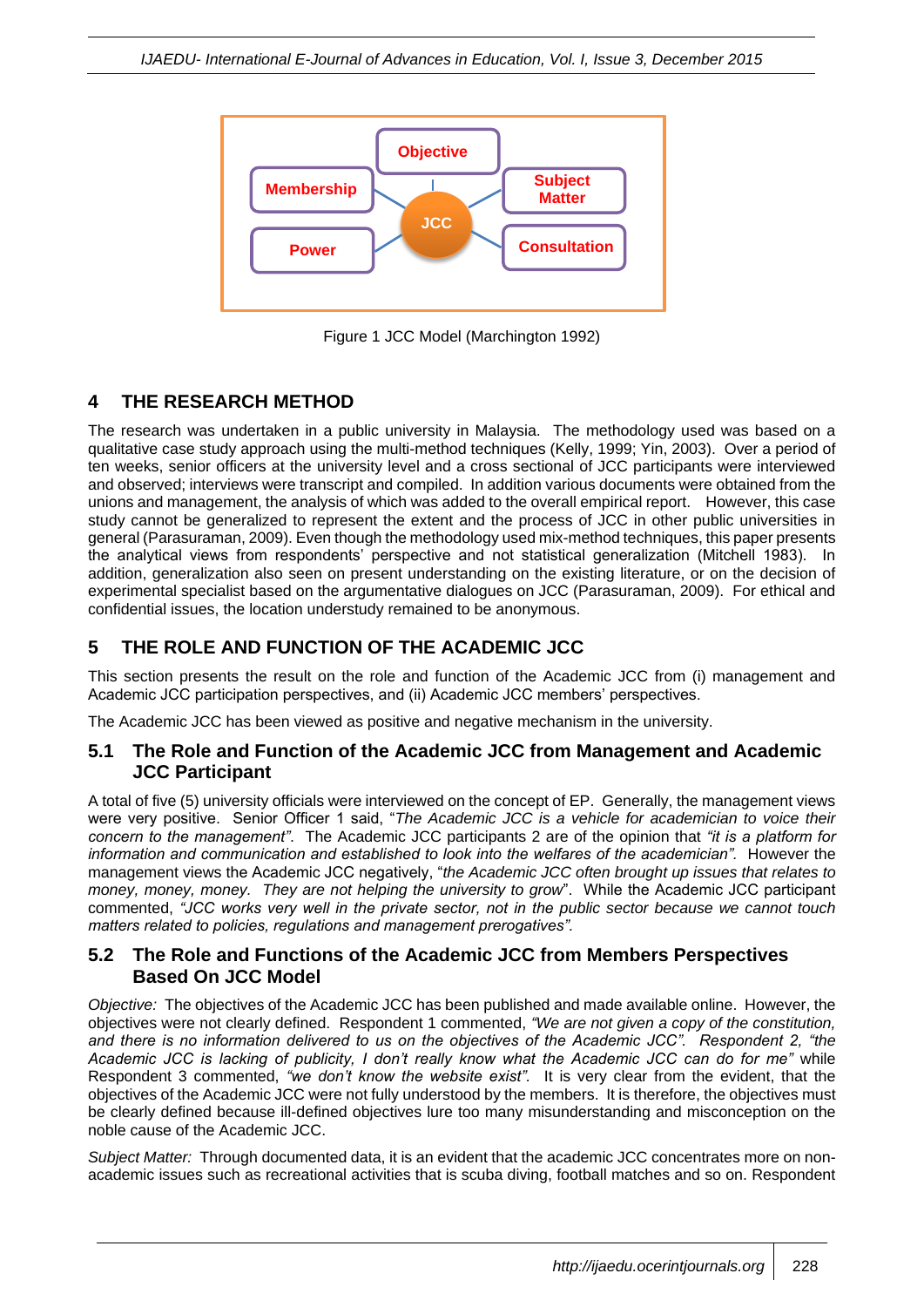4 views, *"we don't need another recreational club, what we need is a body which is powerful and strong to represent us to the management. At the moment the Academic JCC makes themselves busy with nonacademic matters and portrays like they are fighting for the academics".* Subject matter is the most important key for decision making process that should be optimized by the Academic JCC. In this respect, the member has perceived that the Academic JCC was not effective in representing members' issues to the management.

*Consultation:* The academics felt that the Academic JCC does not interact effectively with the members. Respondent 5 claimed that, *"we don't know what transpired in the meeting with management and no news whether they voice out our problems and welfares. They only voice their personal agenda to the management"*. The members also said that very seldom the Academic JCC talked or listened to them, Respondent 6, "*no one from the committee members of the Academic JCC come and talk to us on our needs, to understand us".* In terms of conducting meetings with the management, the Vice Chancellor and the President of the Academic JCC is the co-chairman of the meeting. In this situation, it is always the Vice-Chancellor chaired the meetings. Respondent 7 commented, *"The VC chaired all the meetings; any matters which required urgent action, VC will decide as long as it is not on policy matters*". In this regard, the members has perceived that the consultation process were practically absent between the Academic JCC and the members before meeting the management; thus not effective.

*Power:* In this case, the academician views the Academic JCC as powerless. Respondent 8 said, *"the real power is in the hand of the higher administration, we do nothing for sure!"*. On the other hand, there are some claims that the academic JCC is just a management machinery to get things done in accordance with the management desires. Respondent 9 said, *"The Academic JCC is a toothless tiger, in fact they are the allies to the management"*. It is therefore, the members perceived that the Academic JCC has no capacity to influence the management decision making process; therefore not powerful.

*Membership:* In this aspect, the academician felt that the membership is in the situation of conflict of interest because, the Academic JCC committee members were also holding higher administration position in the university. Respondent 10 commented, *"I don't believe that the Academic JCC can fight for my rights as academician because the top management are also the members of the Academic JCC; conflict of interest!!".*

The above situation gives an impression that the Academic JCC is a weak representation to the academics. It is a fact that through the analysis, most academicians felt the Academic JCC has not been truthful in executing its role and function; therefore seen to be not the right body for them to seek for help. The other factors which is important to note that the reason for the academic feeling awkward is because of the Academic JCC participation apparently holds high administrative post and in the situation of conflict of interest. Therefore, the Academic JCC cannot execute their duties effectively.

### **5.3 Ineffectiveness of the Academic JCC as the Preferred JCC Model**

Marchington, (1992) has expressed that, for a JCC to be effective, the five primary components must correspond and relate with one another. Based on the evaluation, the case study has shown that the Academic JCC has not been effective as the academic representatives. There are several reasons that contributed to the weak representation by the Academic JCC. Among the noticeable factors is this body was established upon the directive of the Government, therefore it is established in the system but it is not position anywhere in the hierarchical structure of the universities; nor being regarded as the university stakeholders. The public universities are now experiencing great transformation; however Academic JCC often left unattended unconsciously and in the situation of alienation (Ab Rahman, 2012). It is very critical to remedy this situation because the Academic JCC should be given the opportunity to transform itself into a respectful body as suggested by Hyman and Mason, (1995, p. 123) where employee representation must have legitimacy in the eyes of the work force, where the management must regard the Academic JCC as important stakeholders, not as same as other JCCs available in the universities.

Another important factor for consideration that both management and the Academic JCC must recognized the different techniques can be distinguished on the extent to which the Academic JCC influences the final decision. Marchington, (1992) exerts, JCCs can range from employee simply being informed by management through two-way communication, or discourse, consultation, co-determination, to some form of employee or joint control. In this aspect, the Academic JCC should ask for better function to transform as a meaningful platform that promotes professionalism of the academic. The Academic JCC as an indirect participation mechanism which already exists can be an effective platform for information, communication and consultation in a university environment serving both the management and members.

The research however confirms that the Academic JCC is facing problems related to (i) Lack of Information, Communication and Consultation; (ii) Lack of Confidence and Trust between Management-Academic JCC-Academician; (iii) Lack of Confidence to the Leadership of the Academic JCC; (iv) Lack of capacity to influence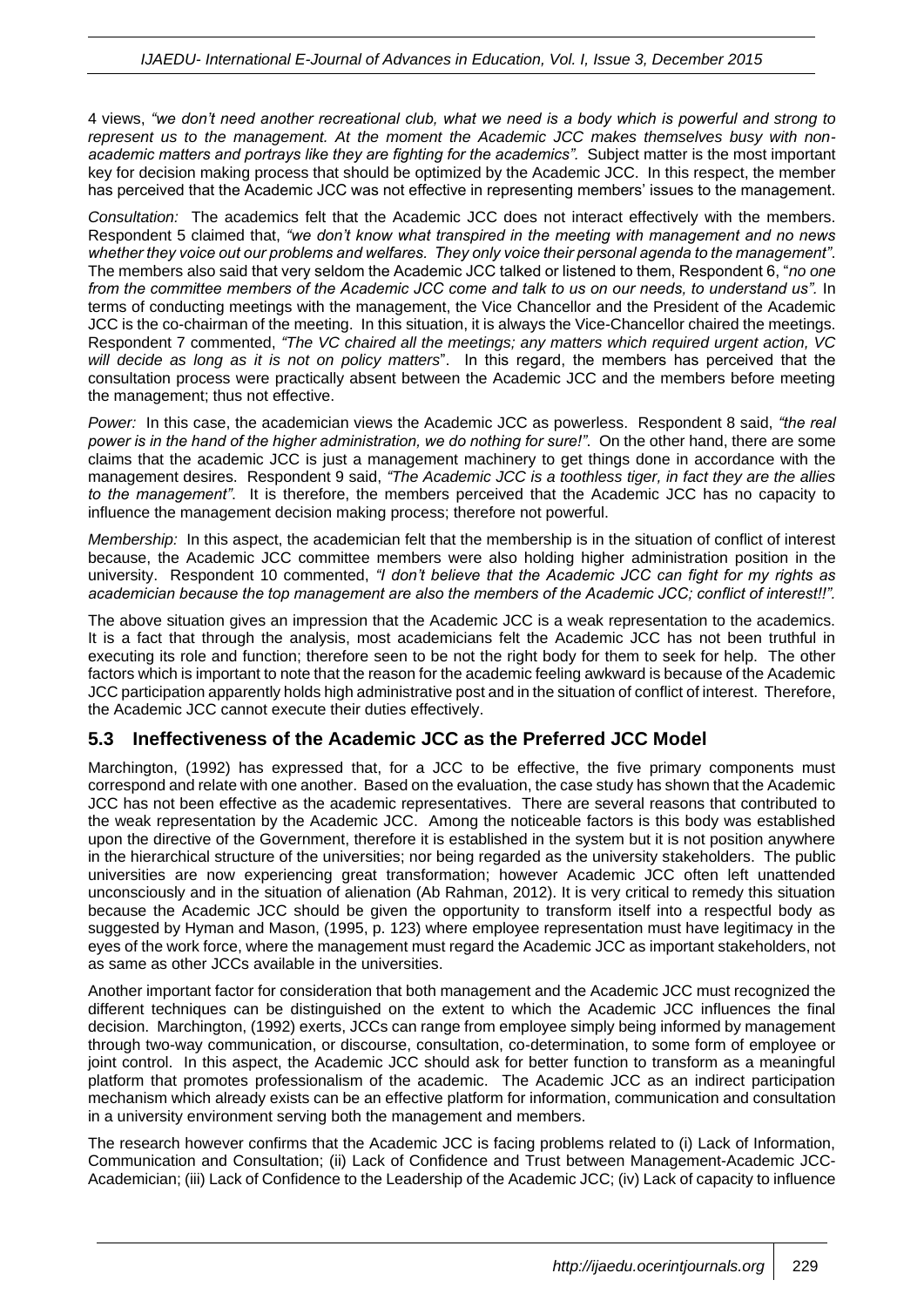the final decision making; and (iv) Lack of support and commitment from the senior and experienced academicians.

### **6 THE CHALLENGES AND CONSTRAINTS OF THE ACADEMIC JCC AS THE PREFERRED JCC MODEL**

The JCC model does not apply in the context of Malaysian public universities environment. This is in line with Parasuraman, (2009), indicated that the issue of multicultural ethnicity has some influence towards the management style in the Malaysian context. Zahari, (2013) analyzing the impact of cross-cultural on participative decision making in organization using the Hotsfede, (1991) cultural dimension on power distance. This dimension has strong impact on the level of EP in the workplace. Parasuraman, (2009) argument was high power distance cultures, responsible for the authority in decision making where the power to decide vested in the hand of a few at the top and delegation is avoided. He further exert that the belief that parties in organization are unequal implies that those higher in the position are more knowledgeable and experience and therefore should be respected and trusted to give the right decision. In the lower distance cultures, everyone is perceived to have the potential to contribute to the decision making process.

The study on the extensiveness of JCC apparently has some influence on the power distance culture (Parasuraman, 2009) and (Zahari, (2013). Higher power distance culture has direct impact on JCC based on the multicultural environment in Malaysia. This can be proven from the perceptions from the management and members of Academic JCC participant and the members in regards to its roles and functions. It is an evident that the management makes decision without consulting the Academic JCCs where the management is perceived as the authority to make decision without consulting their employees through the Academic JCC. Most of the developing countries including Malaysia, are still struggling to achieve a balance for effective participation (Parasuraman and Jones, 2006). EP has been widely accepted in organization in the developing countries such as South Korea, The Philippines and Indonesia to drive for success through numerous HR approaches programme such as TQM, ISO, QCC, KAIZEN and 5s (Cabrera, Ortega and Cabrera, 20002; Salamon, 1998; Idrus, 2001; Parasuraman, 2006). The indirect participation such as JCC, were left behind in many ways. Therefore the issues on power distance have to be rectified immediately to a more professional manner in executing their responsibilities to the management as well as to the members.

By looking at the development of EP from other countries, notably indirect participation has evolved into a remarkable progress where they are now moving towards professionalism in discharging their responsibilities (Goodijk, 2010; Markey, 2010). The Work Council in Western Europe has reached to co-determination stage respectively. The Work Councils has a legal standing and has the right for information, communication and consultation to co-determination with the management which reflects the power of Work Councils. In most cases, the management is not merely consults but also do joint decision together with the Work Councils (Marchington, 1992; Hyman and Mason, 1995; Markey, 2001). In this aspect, the Academic JCC in the public universities is left far behind in many ways compared to the development of JCC in developed countries (Ab Rahman, 2012). This factor is indeed the biggest challenge in the Malaysian context particularly in the public sector in Malaysia.

## **7 CONCLUSION AND IMPLICATION**

Malaysia, a country aspired to be a developed and high income nation by year 2020. The public universities have quite a handful responsibility to achieve the aspiration by producing highly skilled, talented and motivated workforce for the country. There are so many things to be done in order to prepare ourselves into that direction. The Academic JCC seems to be the most appropriate mechanism in creating balance between the direct and indirect participation in a university environment.

The literatures discussed earlier have mentioned some positive aspects of JCCs that can be used. Among the discussion are as suggested by Marchington, 1992; Hyman and Mason, 1995; Strauss, 1998; Markey, 2001; Goodijk, 2010). First, JCCs can give advisory role to the management; Second, JCCs can also play dual role that is as informant to the management and as an effective employee representation concurrently. Third, JCCs can have more power on strategic issues; Forth, JCCs can have additional jurisdiction on company investment activities, safety and health, ad-hoc and special tasks force, change agent on organizational restructuring, mergers and acquisitions. However, at present, the university management was not optimizing the Academic JCC to the fullest as suggested in the literatures.

Based on the previous empirical studies in the private sector, it was suggested by Parasuraman and Jones, (2006) that the possible element that makes the JCC not effective, got something to do with the Malaysian culture. Subsequently, a research was conducted by Koiker, (2010) who conducted research on JCC in Dutch firms in Malaysia also indicated that the Malaysian culture have direct influence on how JCC operates. Ab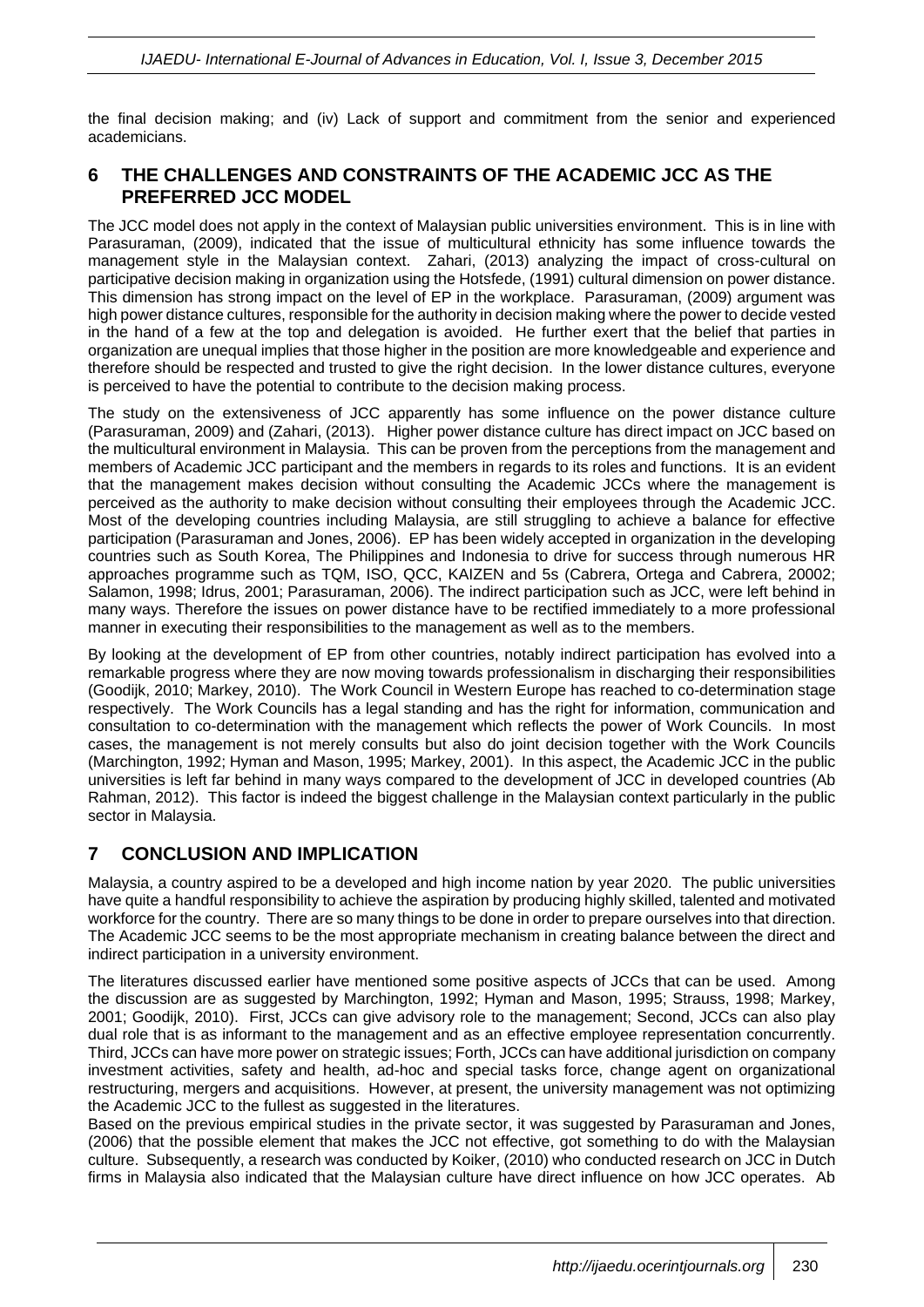Rahman, (2012) conducted on the effectiveness of JCC in the public sector also suggested that the culture element should be added to the existing JCC Model to suit the public sector environment.



**Objective JCC Subject Matter Consultation Membership Power CULTURE**



If the university management is serious to do changes to the existing roles and functions of the Academic JCC it can help to increase the level of academic happiness working (Blayney, 2015) in a university environment. It is crucial to understand the happy, satisfied and motivated academic is the key for organization success because it builds up trust, honesty and confidence toward management commitment in organization; thus the national aspiration will be fulfilled respectively. In his recent message, the Vice Chancellor pointed on the aspiration of the Ministry of Education through public universities in the next five years to come. Among others is to achieve the global standing university ranking, top ten university ranking in the world, to be the center of excellence in Asian region, able to recruit the ablest and renowned scholars, to increase the number of international postgraduate students and to produce highly skilled, talented and motivated workforce.

To ensure the aspirations are being achieved, the JCC model must be modified for public universities to be effective. Most importantly, it is very crucial for the Academic JCC to be included as part of the organizational culture of the public universities. Subsequently, the question raised here is how to (i) institutionalized the new model; (ii) implement the process of internalization and socialization within the system the Academic JCC were established; and (iii) readiness of the management-Academic JCC-academician to accept the Academic JCC as a meaningful platform for management and academician as a whole unit united as one for positive outcomes (Marchington, 1992).

The study has developed into two implications. First, the study provides new idea, in terms of knowledge building through the re-conceptualizing the concept of JCC in the public higher education sector. Subsequently, the knowledge contribution on the theory can be used as reference to others in similar field of study. Second, the study provides valuable information to the policy makers and practitioners in this field to strategize on positive innovation work collaboration with the JCC.

## **8 DIRECTION FOR FUTURE RESEARCH**

For further research, it is suggested to conduct studies in other public universities and to identify the specific culture needed for the Academic JCC to be effective indirect participation mechanism for both management and as the academic representation in order to be relevant in a public university environment.

# **9 ACKNOWLEDGEMENT**

This research was financially supported by Universiti Malaysia Sabah.

# **REFERENCE LIST**

Ab Rahman, B. (2012). "The Effectiveness of Joint Consultative Committee (JCC): A Case Study on Academic Staff Association in Universiti Malaysia Sabah". Unpublished Master of Philosophy theses 2012. Universiti Malaysia Sabah.

Ab Rahman, B., Parsuraman B. & Rathakrishnan B. (2010). "Employee Participation in Organization: Rhetoric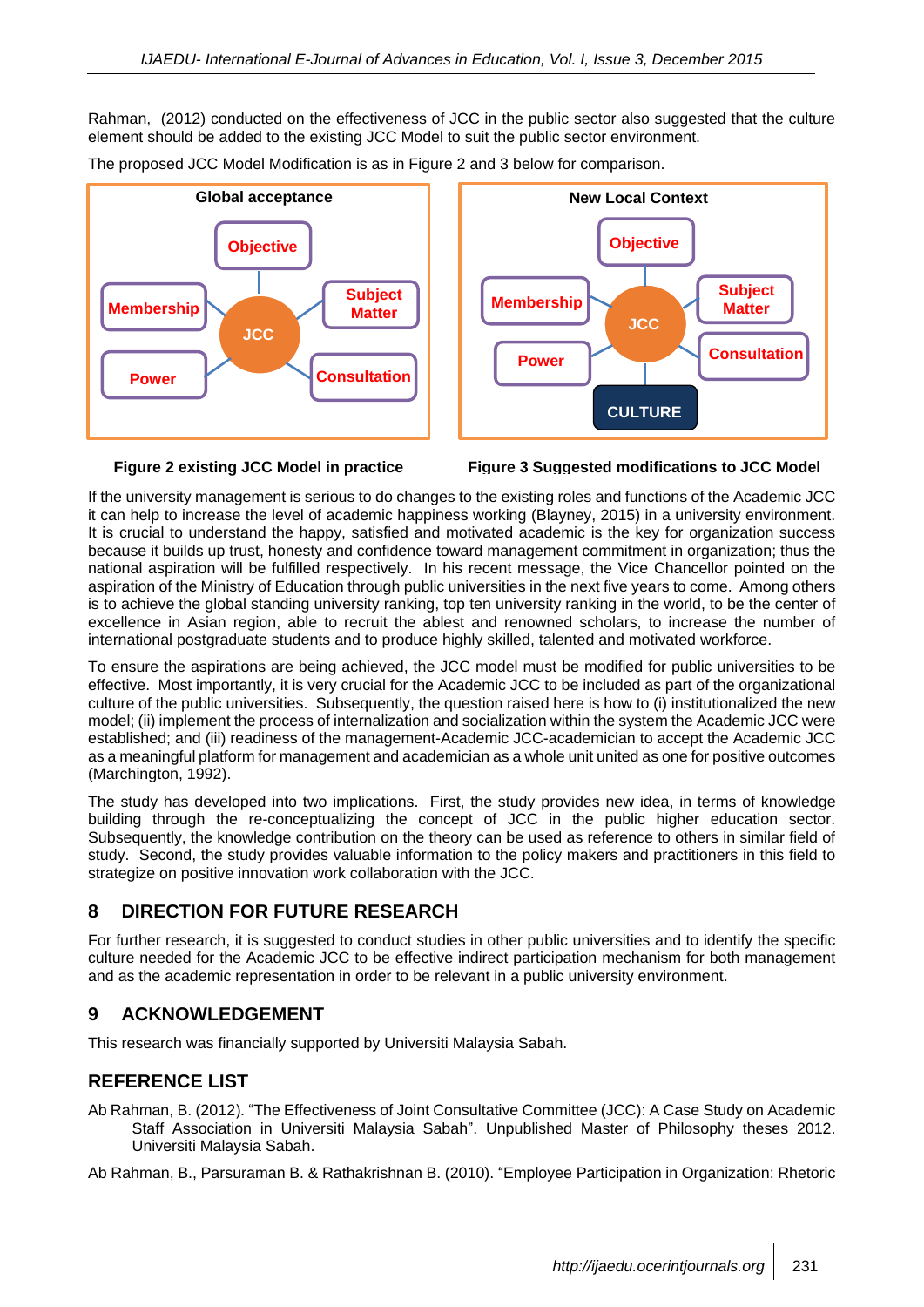or Reality". *Conference Proceeding in Regional Conference on Partnership between Community and Industry*. 27-28 July 2010, University Malaysia Sabah.

- Ab Rahman, B., Parasuraman, B., & Rathakrishan, B. (2010). "Employee Participation in Public Sector in Malaysia: A General Overview". *Conference Proceedings in the 7th International Industrial Relations Association Congress*, Bali, Indonesia 20-23 September 2010.
- Maimunah, A. (2007). *Malaysian Industrial Relations & Employment Law*. Kuala Lumpur: McGraw Hill.
- Maimunah, A. (2009). *Essentials of Employment & Industrial Relations*. Kuala Lumpur: McGraw Hill.
- Arrigo, G., Casale, G., & International Labour Office. (2010). *A Comparative Overview of Terms and Notions on Employee Participation*. Geneva: ILO.
- Awang, S. (2010). "Public Sector Trade Unionism in Malaysia: A Practical Explanation". *Conference Proceeding In 7th International Industrial Relations Association Congress*, Bali, Indonesia 20-23 September 2010.
- Holden, L., & Beardwell, I. (2001). *Human resource management: A contemporary approach*. Harlow: Financial Times Prentice Hall.
- Blayney, M. (2015). "Profiting From Happiness". *Intheblack Magazine*, CPA Australia, March 2015.
- Blyton, P., & Turnbull, P. (1998). *The Dynamics of Employee Relations*. Palgrave McMillan
- Cabrera, E. F., & Cabrera, A. L. (2003). "An Exploration O the Factors That Influence Employee Participation in Europe". *Journal of World Business. 38,* 1, 43-54. In view http://airenecon.ysyd.edu.au/parasuraman.pdf
- CUEPACS, S.O. (2010, May 25). Direct and indirect participation in the public sector in Malaysia. (B. Ab Rahman, interviewer)
- Cox, A., Marchington, M & Suter, J. (2009). "Employee Involvement and Participation: Developing the Concept of Institutional Embeddeness Using WER2004". University of Strathclyde Glasgow
- Farnham, D., (2000). *Employee Relations in Context*. London: Institute of Personnel and Development.
- Goodijk, R. (2010). "Social Partnership in Europe: Some Reflection". Regional Conference on Partnership between Industry & Community, Kota Kinabalu, Sabah.
- Gollan, P. J. (2003). "All Talk But No Voice: Employee Voice at the Eurotunnel Call Centre". *Economic and Industrial Democracy, 24,* 4, 509-541.
- Gollan, P. and Lewin, D. (2013). "Employee Representation in Non-Union Firms: An Overview". *Journal of Industrial Relations*. Vol. 52, No. S. 1. Wiley Periodical Inc.
- Ramsay, H., Harley, B., Hyman, J. D., & Thompson, P. (2005). *Participation and Democracy at Work: Essays in Honour of Harvie Ramsay*. Houndmills, Basingstoke, Hampshire: Palgrave Macmillan.
- Hofstede, G. H., Hofstede, G. J., & Minkov, M. (2010). *Cultures and Organizations: Software of the Mind: Intercultural Cooperation and its Importance for Survival*. New York: McGraw-Hill.
- Hyman, J. D., & Mason, B. (1995). *Managing Employee Involvement and Participation*. London: Sage Publications.
- Idrus, D. (2001). "An Examination of the Contending Factors Shaping the Role of State in Malaysian Industrial Relations". Department of Management, Stirling. Unpublished PhD Thesis, Stirling.
- Idrus, D. (2010). "Government Transformation Programme: Impact on HR and IR in Malaysia". Paper presented on 4th November 2010 at Seminar Hubungan Industri dan Sumber Manusia, Universiti Malaysia Sabah
- Kougiannou, K. (2013). "Effective Joint Consultative Committee: An Exploration on the Role of Trust and Justice". Durham thesis. Durham University. Available at Durham E-Theses Online http://etheses.dur.ac.uk/6911/
- Kelly, D. (1999).*Researching Industrial Relations*. Leichardt, NSW: Federation Press.
- Marchington, M. (1992). *Managing the team: A guide to successful employee involvement*. Oxford, OX, UK: Blackwell Business.
- Marchington, M. (1994). "The Dynamics of Joint Consultation". In *Personnel Management: A Comprehensive*